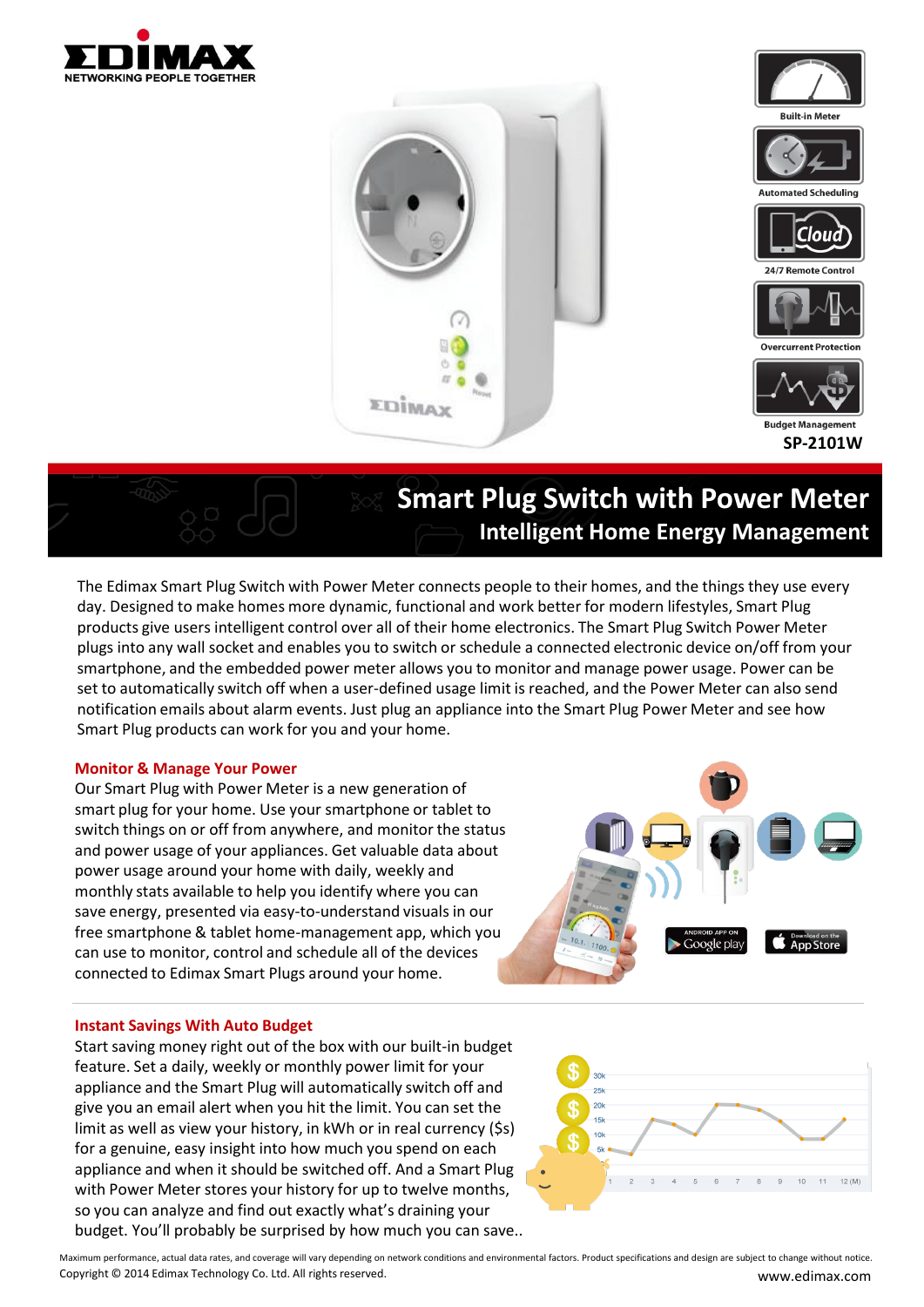

## **Smart Plug Switch with Power Meter Intelligent Home Energy Management**

#### **SP-2101W**

#### **Helpful, Safe and Efficient**

Build an intelligent, energy-efficient home with Smart Plugs, which are designed to make homes work better for modern lifestyles. A Smart Plug with Power Meter will keep you updated with helpful email alarm notifications and budget alerts, and can provide daily, weekly or monthly power usage reports. And it offers peace of mind that your home is safe - you can check the status of appliances remotely when you're out so you'll never have to worry about leaving something switched on again. Save money, lead an energyefficient life and stay connected to the things you every day.



#### **Easy Setup & Smart Notifications**

Setup couldn't be any easier and is all done on your smartphone or tablet. Once the Smart Plug is up and running, email notifications can keep you updated about alarm events and which appliances and electronics are switched on/off via the EdiPlug app. Receive power usage reports and notifications that usage is over your budget. Make sure your intelligent home is working properly and keep track of what's going on in a busy, family home.



#### **SOFTWARE FEATURES**

- Switch on & off via iPhone, iPad & Android
- Monitor & manage your power
- Automated power usage reports & email alerts
- Automatic budget control feature
- Real time power data and history with daily, weekly & monthly stats
- Wireless installation with a smartphone or tablet
- No additional hardware required

#### **ADVANTAGES**

- **Save**: Save time and power
- **Safe**: Manage your home electronics anywhere/anytime
- **Smart**: Control your appliances from your smartphone or tablet



Copyright © 2014 Edimax Technology Co. Ltd. All rights reserved. www.edimax.com Maximum performance, actual data rates, and coverage will vary depending on network conditions and environmental factors. Product specifications and design are subject to change without notice.